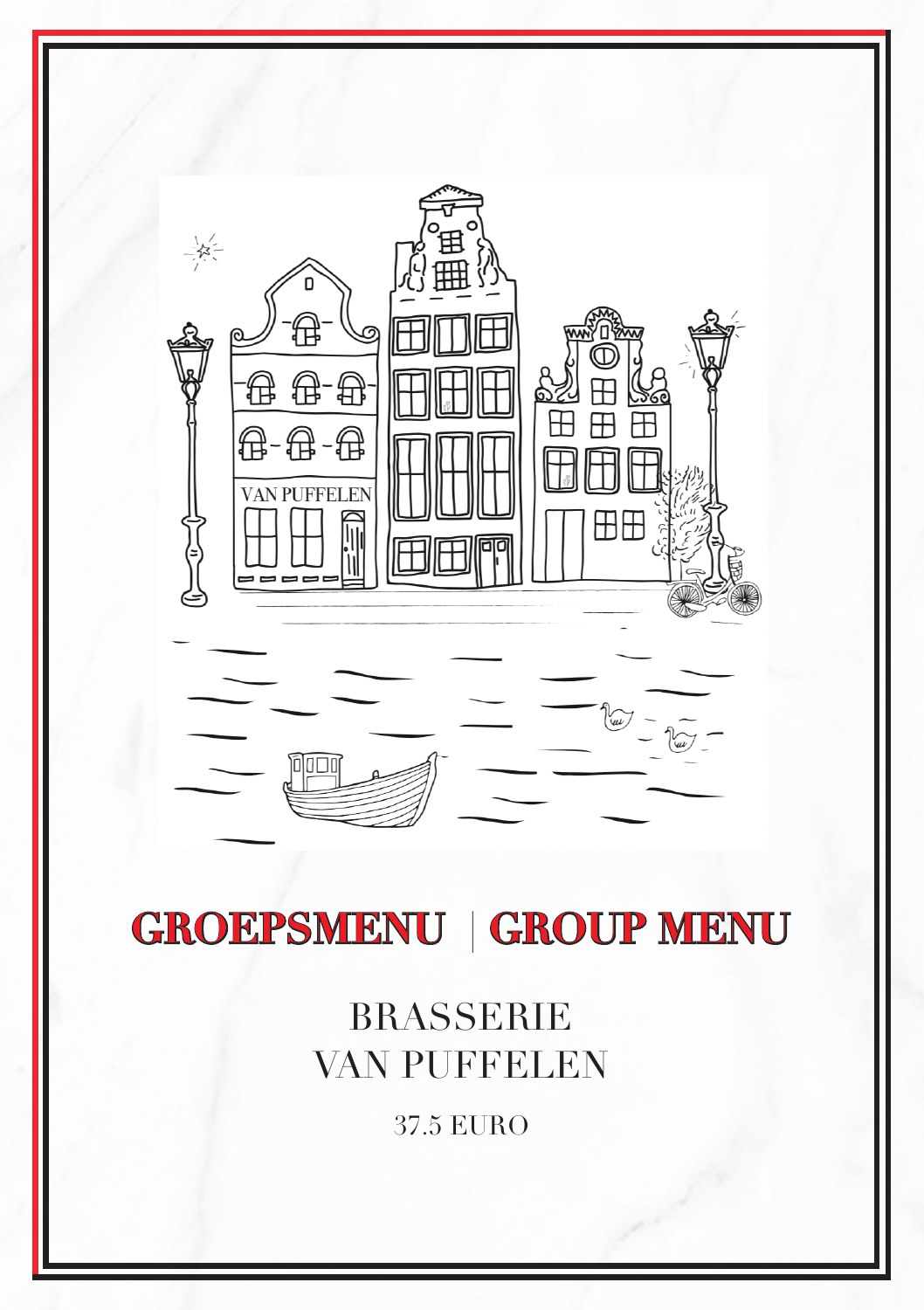### **VOORGERECHTEN**

**CARPACCIO VAN PUFFELEN CLASSICO** | TRUFFELMAYO | PARMEZAANSE KAAS | PIJNBOOMBPITTEN | RUCOLA

**VERSE RAVIOLI** | GEVULD MET MOZZARELLA | CHERRY TOMAAT | PARMEZAANSE KAAS | BASILICUM | TOMATEN-ROOMSAUS | BASILICUM PESTO | SERRANOHAM-CHIPS | PIJNBOOMPITTEN

**MAROKKAANSE WORTELSOEP** | KARDEMOM | CITROENYOGHURT | KORIANDEROLIE | CRACKER MET VENKELZAAD | SESAMZAAD

### **HOOFDGERECHTEN**

**GEGRILDE BIEFSTUK** | ROSEVAL AARDAPPELTJES | GEROOSTERDE LENTEGROENTEN | PEPERROOMSAUS

**ZALMFILET MET KRUIDENKORST** | PARELCOUSCOUS MET OLIJVEN EN FETA | HUMMUS | ROMANESCO | PAPRIKA-AMANDELSAUS

**LENTE RISOTTO** | TUINBONEN | DOPERWTEN | GROENE ASPERGES | COURGETTE SPAGHETTI | PARMEZAANSE KAAS CHIPS

VERSE FRITES UIT ZUYD MET MAYONAISE +1.5 euro per persoon

#### **NAGERECHTEN**

**TROPISCHE CHEESECAKE** | PASSIEVRUCHT | LEMON CURD | MANGO COULIS | ROOMIJS BLACK HAWAII | SLAGROOM

**WITTE CHOCOLADE-FRAMBOZENTAART** | VANILLE SAUS | MASCARPONE IJS | SLAGROOM

**KAASPLANKJE** | VIER KAZEN | DESEMBROOD | APPEL-PEREN STROOP (+3 euro)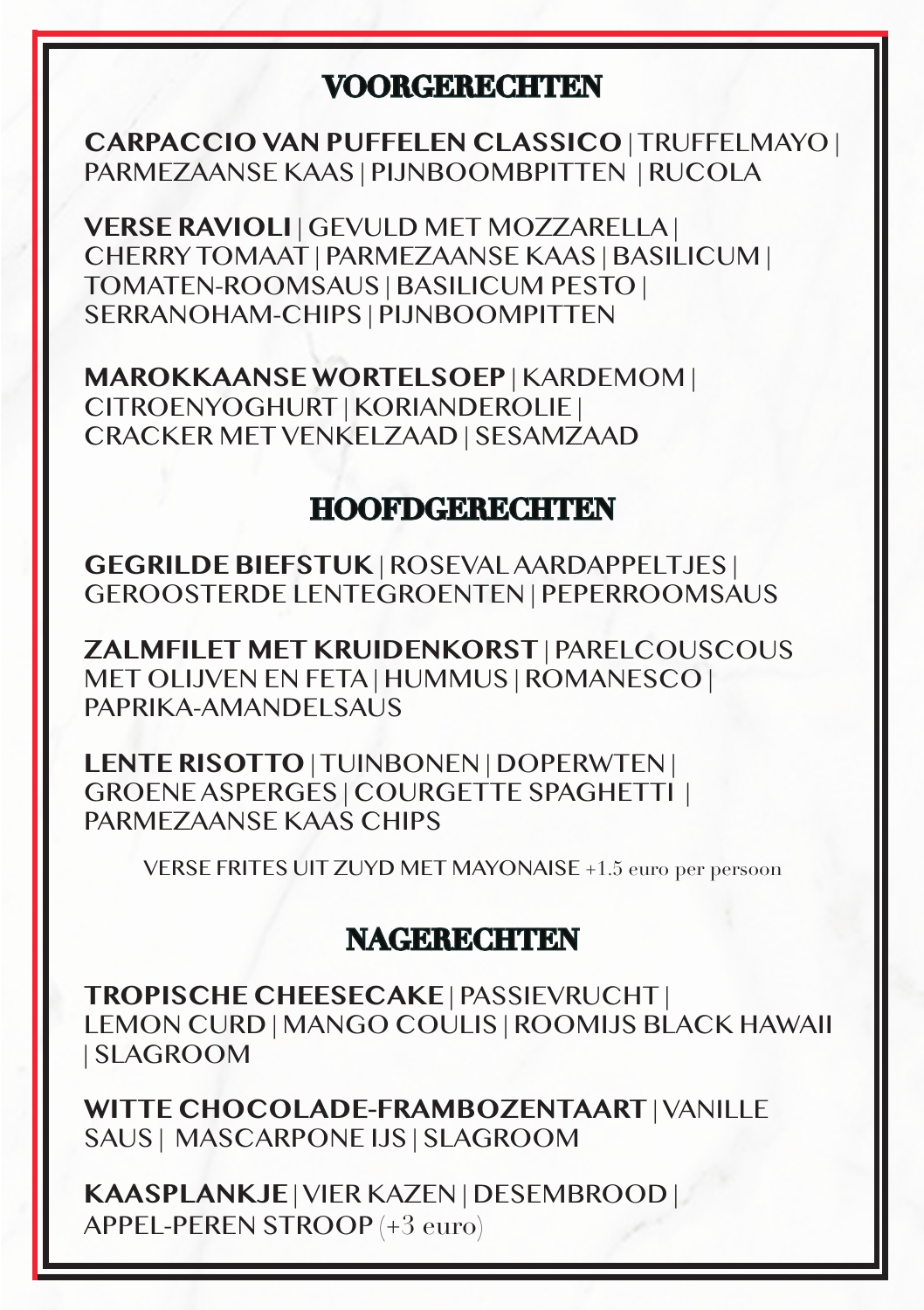# **STARTERS**

**CARPACCIO VAN PUFFELEN CLASSICO** | TRUFFLE MAYO | PARMESAN CHEESE | PINE NUTS | ARUGULA

**FRESH RAVIOLI** | FILLED WITH MOZZARELLA | CHERRY TOMATO | PARMESAN CHEESE | BASIL | TOMATO CREAM SAUCE | BASIL PESTO | SERRANO CRISPS | PINE NUTS

**MOROCCAN CARROT SOUP** | CARDAMOM | LEMON YOGURT | CORIANDER OIL | FENNEL SEEDS CRACKER | SESAME SEEDS

# **MAIN DISHES**

**GRILLED STEAK** | ROSEVAL POTATOES | ROASTED SPRING VEGETABLES | PEPPER CREAM SAUCE

**SALMON FILLET WITH HERB CRUST** | PEARL COUSCOUS WITH OLIVES AND FETA | HUMMUS | ROMESCO | RED PEPPER ALMOND SAUCE

**SPRING RISOTTO** | BROAD BEANS | PEAS | GREEN ASPARAGUS | ZUCCHINI SPAGHETTI | PARMESAN CRISPS

FRESH FRIES FROM ZUYD WITH MAYONNAISE +1.5 euros per person

#### **DESSERTS**

**TROPICAL CHEESECAKE** | PASSION FRUIT | LEMON CURD | MANGO COULIS | BLACK HAWAII ICE CREAM | WHIPPED CREAM

**WHITE CHOCOLATE-RASPBERRY PIE** | VANILLA SAUCE | MASCARPONE ICE CREAM | WHIPPED CREAM

**CHEESE BOARD** | FOUR CHEESES | SOURDOUGH BREAD | APPLE PEAR SYRUP (+3 euros)